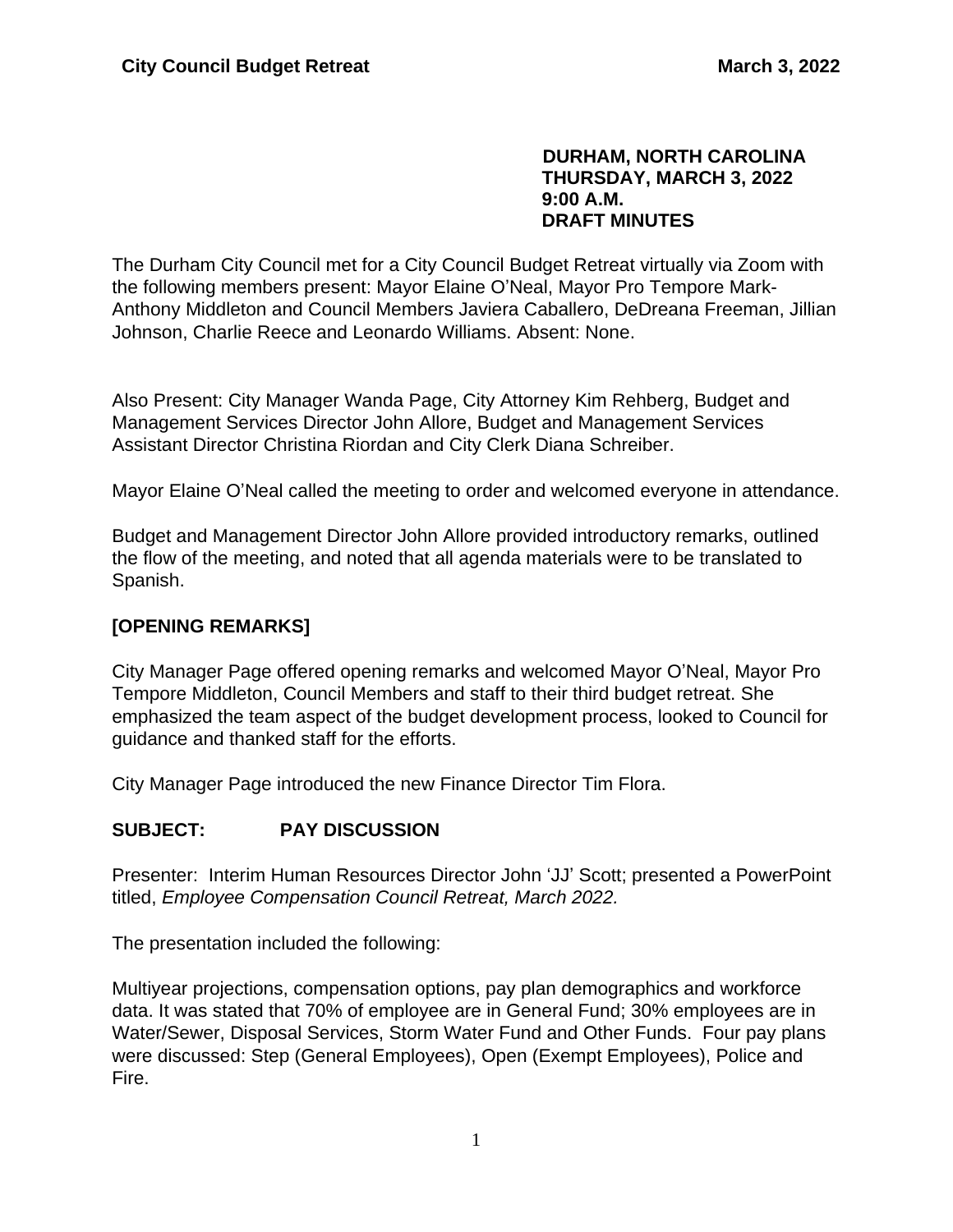Pay for Performance (P4P or Merit Pay); FY20 full implementation of Pay for Performance Plan; no salary movement in FY21 and FY22. Durham Livable Wage was increasing as of July 1, 2022 from \$16.92 to \$17.60. DMLW annual rate of \$36,608. Turnover was being driven by resignations. Retirements granted were the highest ever in January 2022, being led by Fire.

Council Members Freeman and Johnson arrived at the meeting at 9:30 a.m.

Mayor O'Neal referenced the vacancies in the step categories and ask if the City was experiencing trouble filling certain jobs.

Council Member Johnson asked if the technical positions were harder to fill and if the CDL issue was impacting maintenance and construction positions.

Council Member Reece requested vacancies be listed by Department.

Council Member Johnson estimated there would be an increase in hiring in 2022 and noted that this reflected the national labor market which was improving across the board.

Interim Director Scott remarked that every turnover represented a new vacancy and explained how the factors of hiring, vacancy rates and turnovers were intertwined; and added that employees with lower tenure were less connected to the organization and more likely to resign.

Mayor Pro Tempore Middleton thanked Human Resources for their team work; and requested a comparison between pre-COVID and post-COVID flexible work policies.

Interim Director Scott admitted that flexible work had been very much impacted by COVID-19 and working remotely was beneficial to employees' well-being; however, flexible work needed to be done correctly. Flexible Work Agreements were required to be submitted by department directors to Human Resources and continual monitoring by supervisors was taking place. It was the intent of Human Resources to evaluate the telecommuting program over time.

Mayor Pro Tempore Middleton recognized that business owners wanted traffic back in retail/restaurants and this included city employees being on site. He asked if more people working at home lowered overhead.

City Manager Page explained there were approximately 2600 employees, of those, 350 had flexible work plans. When considering efficiencies and what was being saved, it was not that measurable. Employees still needed equipment and could be saving a degree of electricity; however, it would be minimal.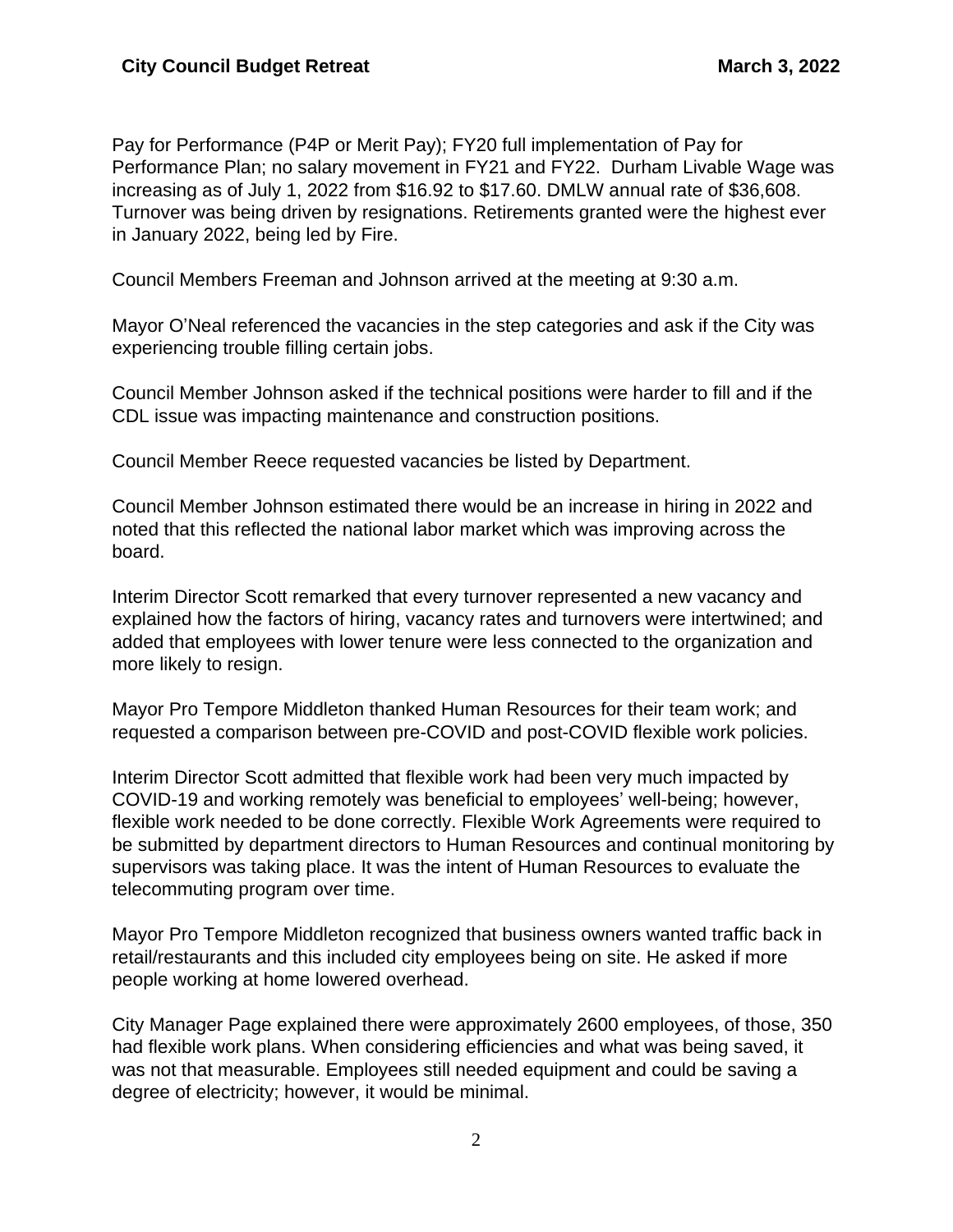Interim Director Scott explained that it was necessary that flexible work schedules not impact customer service levels; and currently staff was providing exemplary customer service, as noted in the Resident Survey.

Mayor Pro Tempore Middleton asked about Pay for Performance rates and their approximate costs to the General Fund.

City Manager Page spoke to the ranges of increases that would be included in the Budget Guidelines and would be discussed with Council on Friday/Budget Retreat #4. Market studies had not been made for Step and Open pay ranges. Since the structure increased 2% last year, there was a notable need for increases, this was known without a study being generated. She explained the regular pay plan had 200 job types in Open and General Ranges, adding the last study was undertaken in 2019. She stated that it was important to stay in balance with Raleigh and other peer cities and noted the Council Guidelines were intended to address the current gap.

Council appreciated the Budget and Management and Human Resources staff for their partnership in contributing to the presentation and overall budget process.

# **SUBJECT: LANGUAGE ACCESS UPDATE**

Presenter: Language Access Coordinator Mishel Gomez Cespedes and presented a PowerPoint Presentation titled, *Language Access, City Council Presentation March 2022.*

Communications Director Beverly Thompson introduced the city's first Language Access Coordinator Mishel Gomez Cespedes.

Ms. Cespedes summarized her accomplishments and explained how language access would be implemented in the City.

Topics included: What is language access? Who are Limited English Proficient Speakers? Common Question: What is the language threshold? Two legal bases that support Language Access: Compliance with Title VI of the Civil Rights Act of 1964 & the 2000 Executive Order #13166. Locally, language access promotes Durham's Strategic Plan (Goal 3). Commitment and Language Access Plan Background (PA-7-1) in forms of interpretation services, written translation services, notices/signage in city facilities, staff training, documentation/records and compliance and monitoring.

Since the adoption of the LAP, the LAP Steering Committee has been formed, Language Services Information appears on City's webpage, Language Access WebPage, Language Access Videos, Social Media, Language Access Webinars.

Moving forward: LAP Implementation Action Plan: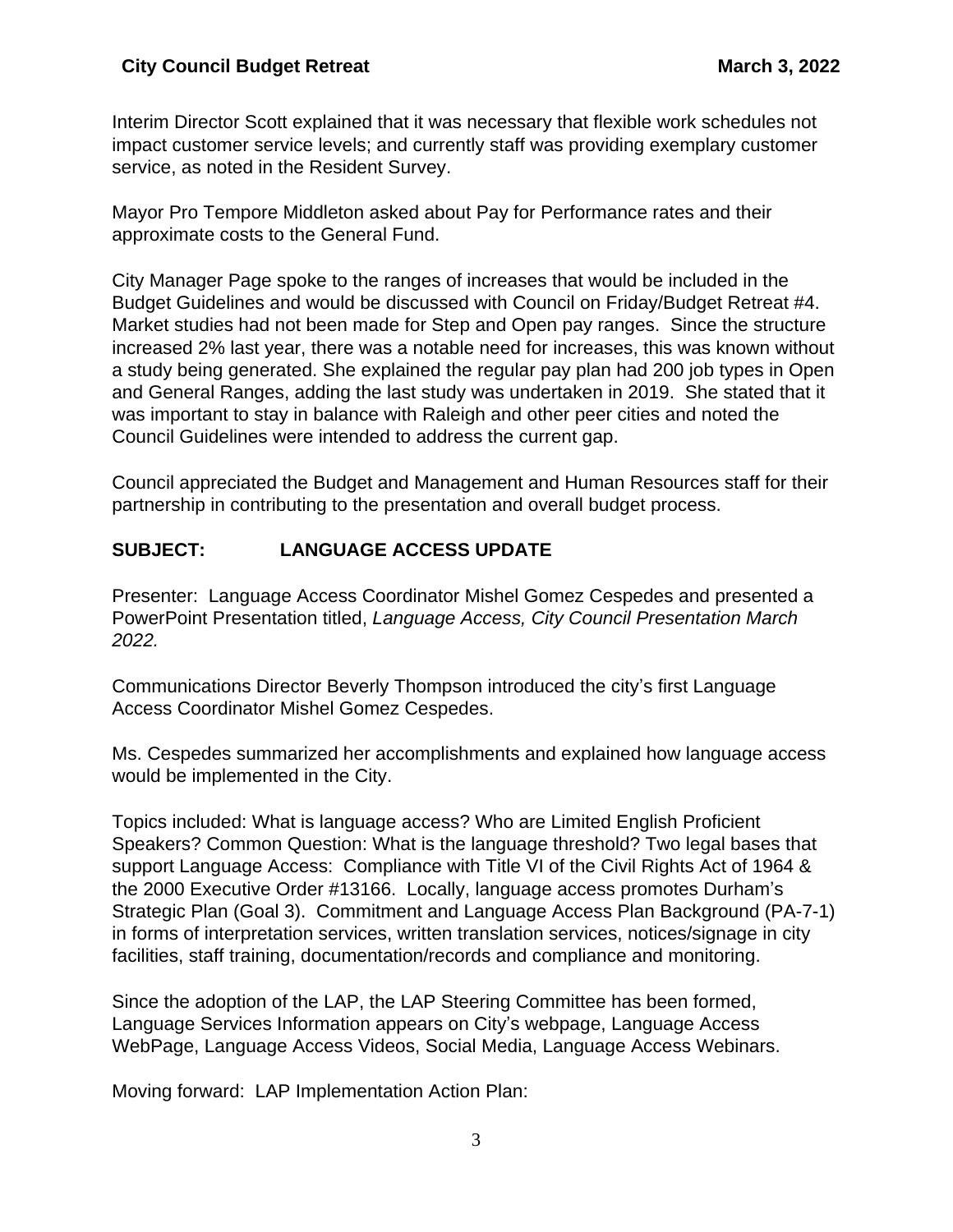#### **City Council Budget Retreat March 3, 2022**

Phase 1 Target Immediate and tangible needs of the organization. Phase 2 Target the long-term efforts of the organization. Phase 3 Oversee maintenance and assessment of LAP within the organization.

Mayor and Council expressed appreciation for the presentation and Language Access work on the City staff.

Council Member Johnson appreciated the accomplished work and looked forward to future programming.

Council Member Freeman echoed Council Member Johnson's remarks; and noted that language access for Spanish should not be the only language, and advocated for other individuals speaking a variety of languages.

Ms. Cespedes explained the Department of Justice website identified *in need* populations; explained it was necessary to assess the languages being spoken at home and that the Durham County Health Department and Durham Public Schools identified the common languages aside from English and Spanish, noting there was a recent increase in Arabic.

Council Member Freeman emphasized the need for supporting persons who spoke Portuguese, French and Arabic, in addition to Spanish.

Council appreciated the tutelage of Council Member Caballero in the Language Access Plan development process.

Mayor Pro Tempore Middleton spoke to the Civil Rights Movement and was appreciative of the Language Access Plan; supported increasing the Language Incentive Plan stipend from \$1000 to \$1500; and asked if there would be a method to assess the successes of the Language Access Plan.

Ms. Cespedes spoke to developing a process/system for acquiring data from the public related to accomplishments/needs in language access.

Council Member Williams spoke to his wife's ability to speak multiple languages; and appreciated the work being accomplished for non-native speakers.

Council Member Freeman urged following ADA compliance model and asked if there were conversations about ADA partnering with LAP Initiatives.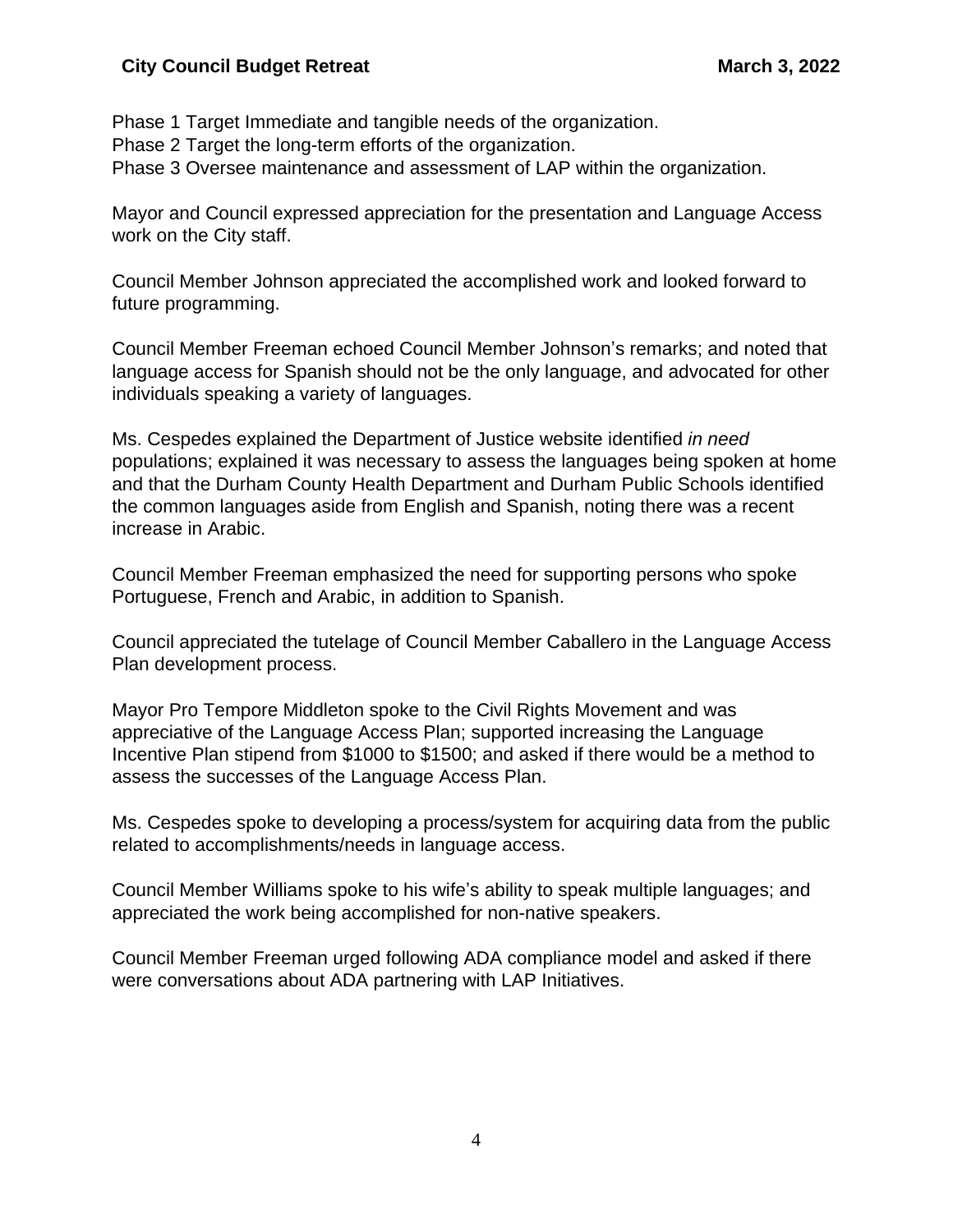## **SUBJECT: COUNCIL BUDGET REQUESTS**

Presenter: Budget and Management Director John Allore and gave a Presentation titled, *City Council Budget Requests, March 3, 2022.*The presentation provided analysis of the submitted items, provided scoring, ranking and discussion points.

Council Member Caballero arrived at the meeting at 10:35 a.m.

The presentation contained the following:

Background, FY23 Budget Requests, Current Process, Scorecard Rating, Staff Scorecard Rating, Overall Ranking (Staff Scoring) and discussion points and next steps.

Mayor O'Neal asked for Council's comments.

Mayor Pro Tempore Middleton emphasized that he had requested a \$1 million placeholder for ShotSpotter.

Council Member Johnson appreciated the analysis and provided context for the OEWD request, had spoken with the Director of OEWD regarding contracting with an outside provider for services and encouraged conversation about interns.

Council Member Caballero shared the items that were asks of DOST and indicated the requests were long standing. She explained that she and Council Member Freeman were liaisons and helped route the items; and addressed a project featuring open space and the need for a staff member dedicated to the process. The project had scored highly on equity and the city was positioned to do the work.

Director Allore facilitated the discussion of each item, one by one.

#### **City Language Incentive Pay Increase**

Council Member Caballero noted that last year, the language access coordinator was hired; with the position being processed through Public Affairs/Communications albeit originating with Council.

Director Allore spoke to the dual process and noted that since the Communications Department was handling the incentive pay, he asked if it would be possible to leave this one off the Council's request list.

Mayor Pro Tempore Middleton requested to see the specific budget requests from each Department.

City Manager Page responded that some employees were receiving a language incentive of \$1000 and that the Council request was to change the base number from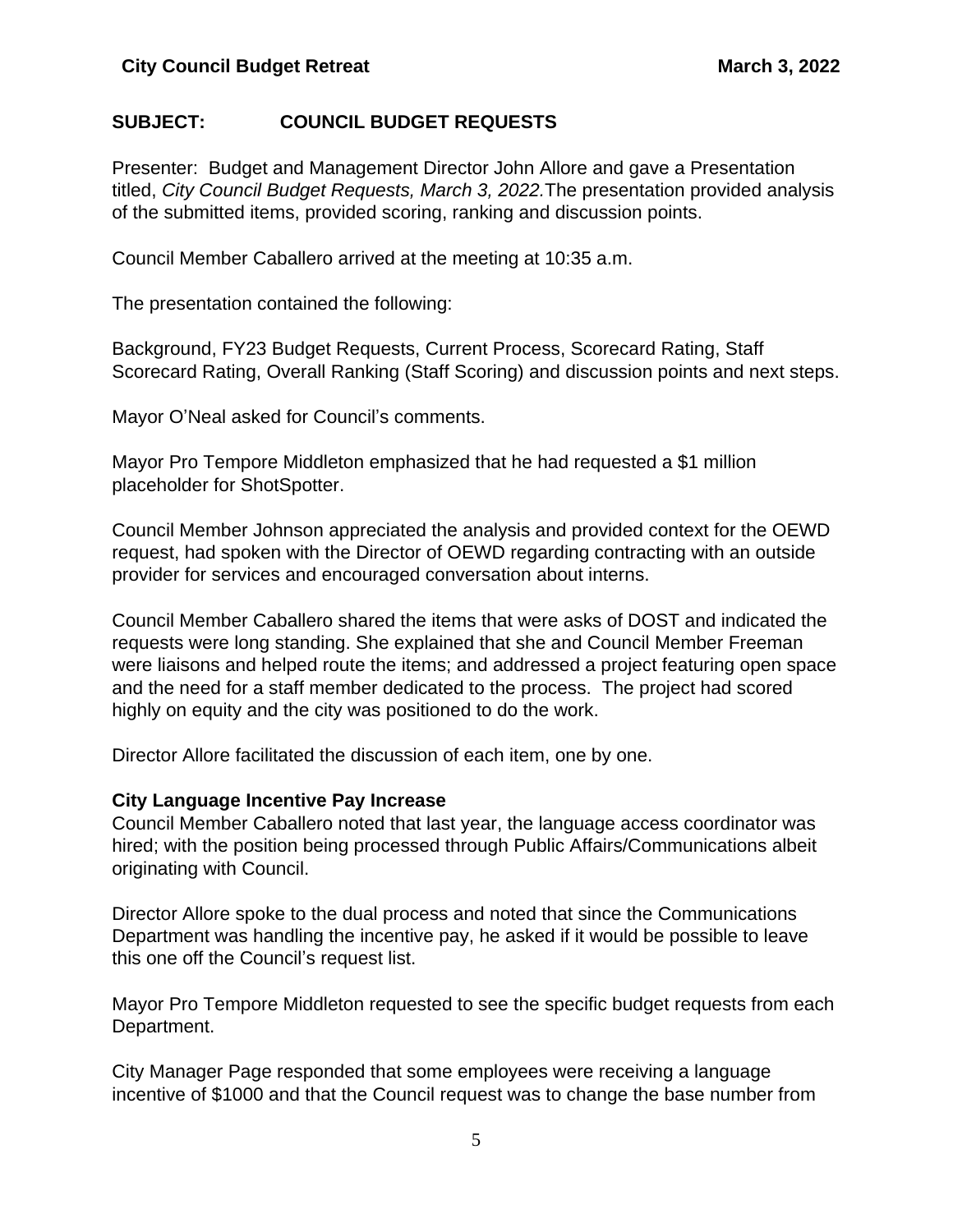\$1000 to \$1500. The Department of Communication was working to refine a proposal with tiered stipends based on how the employees were using second languages on the job and that the request crossed over from a Council initiative to a staff driven one.

Director Thompson explained that the pay would be based on services provided and would conduct more analysis prior to proceeding with implementing the two perspectives.

Council Member Reece summarized that he supported staff to bring forth their proposal and then allow Council to review the proposed City Manager budget that included the incentive.

### **Grants and Intern Funding**

It was the consensus of a majority of Council to proceed with the funding of boards, committee, commission and taskforce funding for expanding grant opportunities and Council interns.

# **Open Space & Trails Acquisition Fund and FTE Position**

There was discussion in support of the FTE but some uncertainty about the earmarking of \$1.5 million within the budget.

It was the consensus of Council to move ahead with the Full Time Equivalent position and to continue to analyze the process for land acquisition.

# **OEWD Pilot**

After discussion about the pilot, it was the consensus of Council to place the item on an upcoming Work Session in order to allow Director Andre Pettigrew the opportunity to explain the pilot prior to reviewing the Budget Guidelines. The pilot was expected to focus on how employee ownership of businesses contributed to wealth building and equity.

# **ShotSpotter**

Mayor Pro Tempore Middleton spoke to gun violence, desensitization of youth and the refusal of residents to call Police for assistance. Based on this response, it was advantageous for ShotSpotter to sense gunfire and automatically alert the authorities.

It was the consensus of the majority of Council to proceed with the ShotSpotter pilot.

Due to the late hour, it was the consensus of the Council to continue discussing the transportation item that featured parking. Those Council Members who needed to depart, would do so.

A break was conducted from 12:41 p.m. to 12:51 p.m.